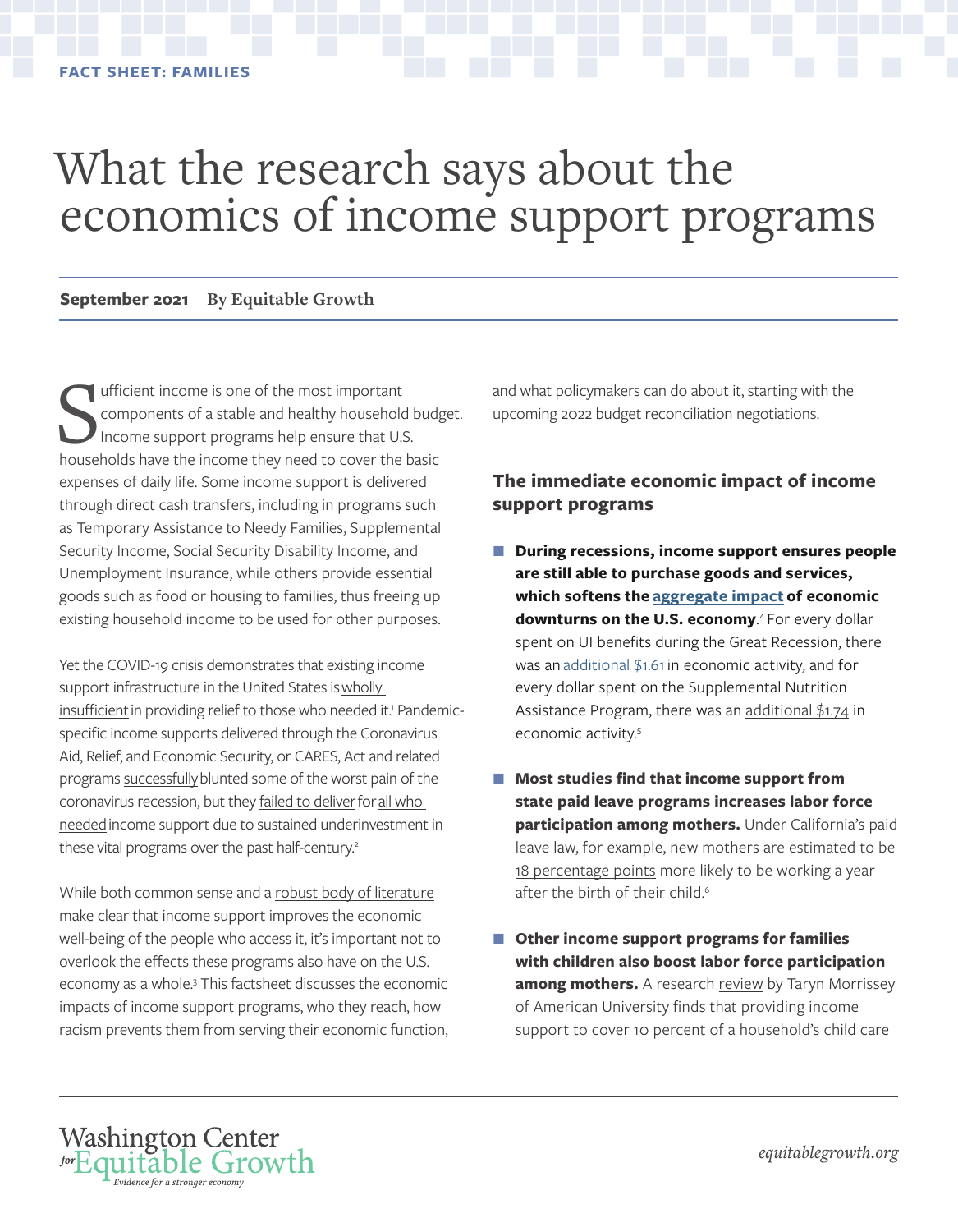<span id="page-1-0"></span>costs results in a 0.5 percent to 2.5 percent increase in mothers' employment.<sup>7</sup> Likewise, [a study](https://www.jstor.org/stable/2946689) of the 1986 Earned Income Tax Credit expansion finds that this expanded income support resulted in a 2.8 percentage point increase in the labor force participation rate of single women with children.<sup>[8](#page-3-0)</sup>

■ Income supports facilitate job matching, **benefitting workers who find higher-paying jobs and firms that hire workers with the right skills for the job.** Recent research finds that when U.S. workers have the income they need to meet their basic needs, they can take the time to find the right job for them, rather than taking the first work opportunity that comes along. For each additional week that a worker receives Unemployment Insurance, for example, the likelihood [increases](https://equitablegrowth.org/the-long-run-implications-of-extending-unemployment-benefits-in-the-united-states-for-workers-firms-and-the-economy/) that they will be re-employed at a job that requires a higher level of education than their previous job.[9](#page-3-0) (See Figure 1.)

**Figure 1**

suggests that income supports help female trailing spouses match with jobs that will use their most highly compensated skills.

#### **The benefits of income support programs for long-run economic growth**

- Income support programs develop the human **capital of the next generation.** For instance, an extra \$1,000 from the [Earned Income Tax Credit](https://equitablegrowth.org/the-earned-income-tax-credit/) reduces the chance of a baby being born with [low birth-weight](https://www.aeaweb.org/articles?id=10.1257/pol.20120179)—a factor hindering brain development and overall health which, in turn, translates into better educational outcomes later in life.<sup>11</sup> Likewise, a [study](https://onlinelibrary.wiley.com/doi/abs/10.1002/pam.22012) on the mental and physical health outcomes of elementary school students whose parents had access to a state paid leave in California finds lower rates of attention deficit/ hyperactivity disorder, obesity, ear infections, and hearing problems.<sup>[12](#page-4-0)</sup>
	- **Investing in children's human capital development today means more educated and higher-earning workers in the future, spurring economic growth.** In adulthood, people who accessed income support from the [Supplemental Nutrition](https://equitablegrowth.org/new-working-paper-shows-long-term-u-s-economic-and-health-benefits-of-the-supplemental-nutrition-assistance-program/)  [Assistance Program](https://equitablegrowth.org/new-working-paper-shows-long-term-u-s-economic-and-health-benefits-of-the-supplemental-nutrition-assistance-program/) as children have statistically significantly higher scores on the human capital index, a measure that looks at years of schooling, degrees completed, and occupation type.<sup>[13](#page-4-0)</sup>

#### **Income support programs must be strengthened to realize their full economic potential**

■ Strict eligibility requirements limit who is eligible **for income support programs, limiting their reach**. People can lose program eligibility because they get married, maintain a modest rainy day fund, or keep a

#### When workers can access unemployment benefits longer, they are more likely to experience upward occupational mobility

Predicted probability that a U.S worker will be re-employed at a job with greater educational requirements than their previous job



Source: Calculations from models using CPS data presented in Ammar Farooq, Adrian Kugler, and Umberto Muratori, "Do<br>Unemployment Insurance Benefits Improve Match Quality? Evidence from Recent U.S. Recessions." Working Pape

#### Equitable Growth

■ These benefits extend to those who relocate because of a partner's job, with [one study](https://equitablegrowth.org/moving-with-two-careers-is-hard-but-unemployment-insurance-for-trailing-spouses-can-help/) finding a \$4,500 annual wage difference between female "trailing spouses" those who relocate because of a partner's job—who live in a state that provides income support and similar women who live in states without the policy.<sup>10</sup> This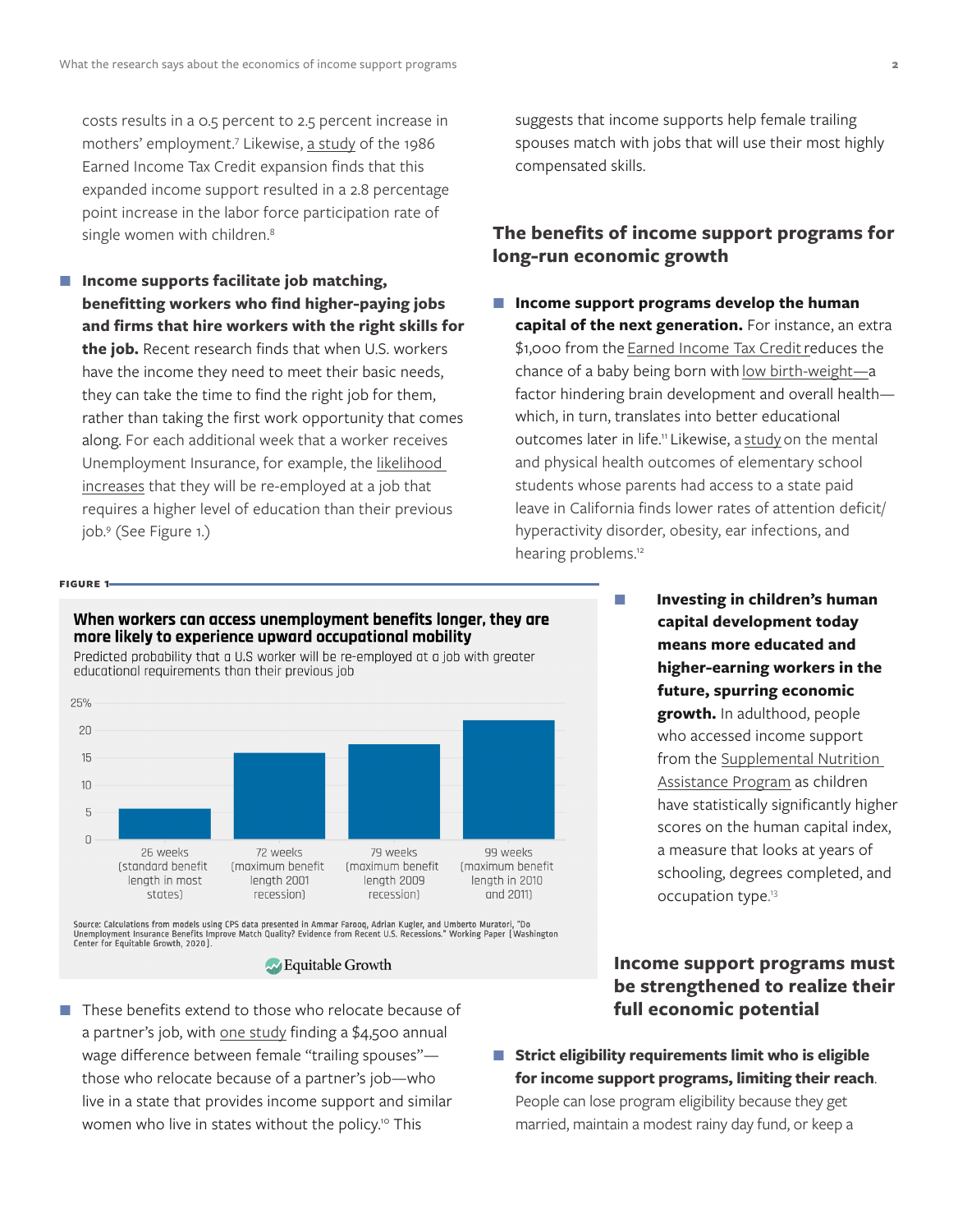<span id="page-2-0"></span>reliable car. Additionally, many income support programs require a person to be employed in order to be eligible despite the lack of income being a possible factor that is [preventing](https://static1.squarespace.com/static/6039d612b17d055cac14070f/t/6050294a1212aa40fdaf773a/1615866187890/SEED_Preliminary+Analysis-SEEDs+First+Year_Final+Report_Individual+Pages+.pdf) a person from maintaining employment.<sup>14</sup>

- Income support benefits are difficult to access **even for those who are eligible, dampening their economic impact.** Many people struggle to navigate state Unemployment Insurance websites, travel to [Social](https://www.nber.org/programs-projects/projects-and-centers/retirement-and-disability-research-center/center-papers/drc-nb16-15)  [Security Administration field offices](https://www.nber.org/programs-projects/projects-and-centers/retirement-and-disability-research-center/center-papers/drc-nb16-15) to complete disability applications, complete the paperwork necessary to [recertify](https://doi-org.proxy.lib.umich.edu/10.1016/j.jpubeco.2019.104054) for the Supplemental Nutrition Assistance Program, and [correctly document](https://www.mathematica.org/our-publications-and-findings/publications/improving-program-engagement-of-tanf-families-understanding-participation-and-those-with-reported) their work participation to remain eligible for the Temporary Assistance for Needy Families program.<sup>15</sup>
- When access to income support is gained, benefits **amounts are often very low, preventing them from serving as effective economic stabilizers**. The income support provided by the Temporary Assistance to Needy Families program, for example, [leaves a family of](https://www.cbpp.org/research/family-income-support/temporary-assistance-for-needy-families)  [three](https://www.cbpp.org/research/family-income-support/temporary-assistance-for-needy-families) below half of the poverty line in almost every state and is time-limited, as its name suggests. [16](#page-4-0) Combined with eligibility and access limitations, this [prevents](https://www.nber.org/papers/w19449) the use of this income support from increasing during recessions.<sup>17</sup>

**Figure 2**

supports at some point. An [Urban Institute study](https://www.urban.org/sites/default/files/publication/99674/five_things_you_may_not_know_about_the_us_social_safety_net_1.pdf) finds that in any given month, nearly 1 in 5 people benefit from SNAP benefits, Supplemental Security Income, the TANF program, public or subsidized housing, the Women, Infants, and Children, or WIC, program, or the Child Care and Development Fund. A U.S. Treasury Department analysis also finds that [nearly every single](https://www.treasury.gov/resource-center/economic-policy/Documents/The%20Economic%20Security%20of%20American%20Households-%20the%20Safety%20Net.pdf)  [U.S. household](https://www.treasury.gov/resource-center/economic-policy/Documents/The%20Economic%20Security%20of%20American%20Households-%20the%20Safety%20Net.pdf) receives some form of income support, when one considers Medicare and Social Security.<sup>19</sup>

- A [large body of academic work](https://www.clasp.org/blog/racism-public-benefit-programs-where-do-we-go-here) shows that racism **weakens income support programs.[20](#page-4-0)** [Research](https://scholar.harvard.edu/files/glaeser/files/why_doesnt_the_u.s._have_a_european-style_welfare_state.pdf) that compares social infrastructure in European countries with that of the United States finds that racism is a major reason why the United States spends less on income support than peer nations.<sup>21</sup>
- Within the United States, states with higher **proportions of Black residents also provide less income support than other states.** [Research](https://equitablegrowth.org/weak-income-support-infrastructure-harms-u-s-workers-and-their-families-and-constrains-economic-growth/) that compares U.S. states finds that states with a greater share of Black residents provide lower levels of income support through the Temporary Assistance to Needy Families program than states with fewer Black residents.[22](#page-4-0) (See Figure 2.)

### **Structural racism drives the weaknesses in U.S. income support programs**

- **While some assume that the U.S. income support system is weak because few people need it, most people need income support at some point in their lives.** Americans have a [54 percent chance](https://onlinelibrary.wiley.com/doi/epdf/10.1002/pam.1026) of experiencing poverty at least once during adulthood—more than the chance of [having appendicitis](https://www.nytimes.com/2004/11/16/health/a-superfluous-organ-can-still-cause-trouble.html) or [getting](https://www.census.gov/prod/2011pubs/p70-125.pdf)  [divorced](https://www.census.gov/prod/2011pubs/p70-125.pdf) over the course of a lifetime.<sup>18</sup>
- **In fact, almost everyone in every racial category uses income**

States with the largest share of Black workers have the lowest maximum Temporary Assistance for Needy Families (TANF) benefits Maximum TANF benefits for family of three as a percent of the poverty line, by state, 2020



Source: Center on Budget and Policy Priorities, "Policy Basics: Temporary Assistance for Needy Families" (2021), available at Suries://www.cbpp.org/research/family-income-support/temporary-assistance-for-needy-families; U.S. Bureau of Labor Statistics, "Expanded State<br>Employment Status Demographic Data: Preliminary 2020 Annual Averages" (n.d.).

Growth Equitable Growth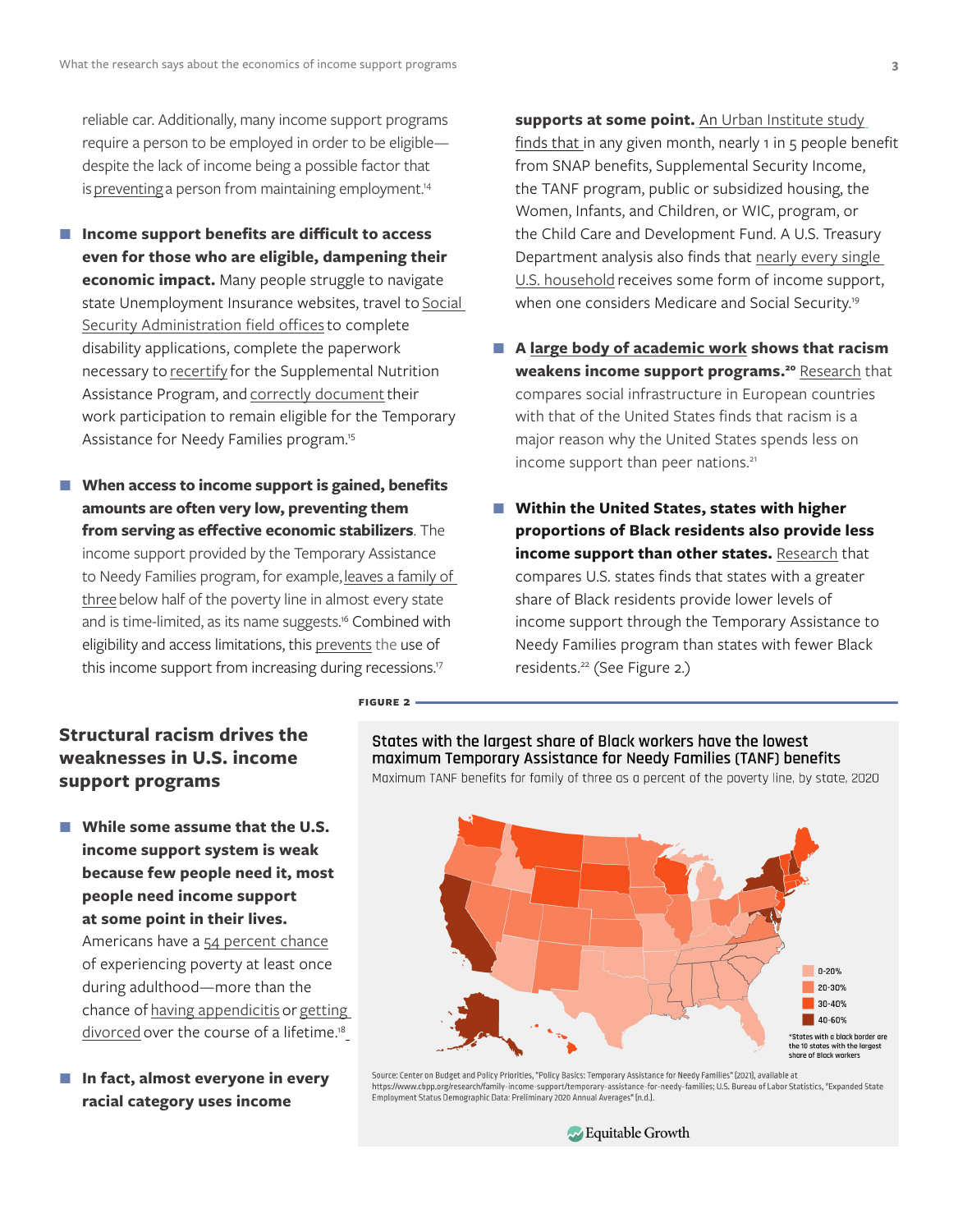<span id="page-3-0"></span>Weaknesses in the U.S. system of income supports constrain and limit the overall strength of the U.S. economy, unnecessarily deepening recessions, depressing labor force participation, and harming future growth potential by underinvesting in the human capital of the next generation of workers. The inability to access income support programs to weather unexpected storms has serious consequences, especially for many workers of color, women, and their families. Indeed, the coronavirus recession exposed [already-deep inequalities](https://timesupfoundation.org/work/times-up-impact-lab/times-up-measure-up/foundations-for-a-just-and-inclusive-recovery/) in access to income supports along lines of race and gender.<sup>[23](#page-4-0)</sup>

#### **Policy solutions**

There are several options for policymakers who want to remedy these weaknesses and build a system of income supports that will fulfill its potential to help the economy grow, including:

- **Enact a comprehensive paid family and medical leave** program.
- Extend the monthly, fully refundable Child Tax Credit.
- Reform our [Unemployment Insurance system](https://www.epi.org/publication/unemployment-insurance-reform/) so that all workers can receive adequate benefits regardless of the state in which they live.<sup>24</sup>
- Strengthen food, housing, and child care assistance programs.

The upcoming budget reconciliation negotiations offer a promising opportunity to enact these and other reforms to U.S. social infrastructure, including income support programs. These actions would not only benefit those U.S. workers and their families who need help the most, but also bolster the overall U.S. economy as it continues to recover from the coronavirus recession.

For more information, see Equitable Growth's issue brief, ["Weak income support infrastructure harms U.S. workers](https://equitablegrowth.org/weak-income-support-infrastructure-harms-u-s-workers-and-their-families-and-constrains-economic-growth/)  [and their families and constrains economic growth](https://equitablegrowth.org/weak-income-support-infrastructure-harms-u-s-workers-and-their-families-and-constrains-economic-growth/)."

## Endnotes

- [1](#page-0-0) Alix Gould-Werth, "The only thing better than strengthening federal social supports now to prevent a coronavirus recession is strengthening them forever" (Washington: Washington Center for Equitable Growth, 2020), available at [https://equitablegrowth.org/the-only-thing-better-than](https://equitablegrowth.org/the-only-thing-better-than-strengthening-federal-social-supports-now-to-prevent-a-coronavirus-recession-is-strengthening-them-forever/)[strengthening-federal-social-supports-now-to-prevent-a-coronavirus](https://equitablegrowth.org/the-only-thing-better-than-strengthening-federal-social-supports-now-to-prevent-a-coronavirus-recession-is-strengthening-them-forever/)[recession-is-strengthening-them-forever/.](https://equitablegrowth.org/the-only-thing-better-than-strengthening-federal-social-supports-now-to-prevent-a-coronavirus-recession-is-strengthening-them-forever/)
- [2](#page-0-0) Zachary Parolin and others, "Monthly Poverty Rates in the United States during the COVID-19 Pandemic" (New York: Center on Poverty & Social Policy, 2020), available at [https://www.povertycenter.columbia.edu/news](https://www.povertycenter.columbia.edu/news-internal/2020/covid-projecting-monthly-poverty)[internal/2020/covid-projecting-monthly-poverty](https://www.povertycenter.columbia.edu/news-internal/2020/covid-projecting-monthly-poverty); Amanda Fischer and Alix Gould-Werth, "Broken plumbing: How systems for delivering economic relief in response to the coronavirus recession failed the U.S. economy" (Washington: Washington Center for Equitable Growth, 2020), available at [https://equitablegrowth.org/broken-plumbing-how-systems-for-delivering](https://equitablegrowth.org/broken-plumbing-how-systems-for-delivering-economic-relief-in-response-to-the-coronavirus-recession-failed-the-u-s-economy/)[economic-relief-in-response-to-the-coronavirus-recession-failed-the-u-s](https://equitablegrowth.org/broken-plumbing-how-systems-for-delivering-economic-relief-in-response-to-the-coronavirus-recession-failed-the-u-s-economy/)[economy/;](https://equitablegrowth.org/broken-plumbing-how-systems-for-delivering-economic-relief-in-response-to-the-coronavirus-recession-failed-the-u-s-economy/) Shawn Donnan and Reade Pickert, "U.S. Unemployment Rescue Left at Least 9 Million Without Help," Bloomberg Businessweek, June 25, 2021, available at [https://www.bloomberg.com/news/features/2021-06-25/u-s](https://www.bloomberg.com/news/features/2021-06-25/u-s-unemployment-at-least-9-million-americans-didn-t-receive-any-benefits)[unemployment-at-least-9-million-americans-didn-t-receive-any-benefits](https://www.bloomberg.com/news/features/2021-06-25/u-s-unemployment-at-least-9-million-americans-didn-t-receive-any-benefits).
- [3](#page-0-0) Arloc Sherman, Danilo Trisi, and Sharon Parrott. "Various Supports for Low-Income Families Reduce Poverty and Have Long-Term Positive Effects On Families and Children" (Washington: Center on Budget and Policy Priorities, 2021), available at [https://www.cbpp.org/research/various-supports-for-low](https://www.cbpp.org/research/various-supports-for-low-income-families-reduce-poverty-and-have-long-term-positive)[income-families-reduce-poverty-and-have-long-term-positive](https://www.cbpp.org/research/various-supports-for-low-income-families-reduce-poverty-and-have-long-term-positive).
- [4](#page-0-0) Gabriel Chodorow-Reich and John Coglianese, "Unemployment insurance and macroeconomic stabilization" (Washington: The Brookings Institution, 2019), available at [https://www.brookings.edu/research/unemployment-insurance](https://www.brookings.edu/research/unemployment-insurance-and-macroeconomic-stabilization/)[and-macroeconomic-stabilization/.](https://www.brookings.edu/research/unemployment-insurance-and-macroeconomic-stabilization/)
- [5](#page-0-0) Alan S. Blinder and Mark Zandi, "The Financial Crisis: Lessons for the Next One" (Washington: Center on Budget and Policy Priorities, 2015), available at [https://www.cbpp.org/research/economy/the-financial-crisis-lessons](https://www.cbpp.org/research/economy/the-financial-crisis-lessons-for-the-next-one)[for-the-next-one;](https://www.cbpp.org/research/economy/the-financial-crisis-lessons-for-the-next-one) Hilary Hoynes and Diane Whitmore Schanzenbach, "Strengthening SNAP as an Automatic Stabilizer" (Washington: The Hamilton Project, 2019), available at [https://www.hamiltonproject.org/assets/files/](https://www.hamiltonproject.org/assets/files/HoynesSchanzenbach_web_20190506.pdf) [HoynesSchanzenbach\\_web\\_20190506.pdf](https://www.hamiltonproject.org/assets/files/HoynesSchanzenbach_web_20190506.pdf).
- [6](#page-0-0) Charles L. Baum II and Christopher J. Ruhm, "The Effects of Paid Family Leave in California on Labor Market Outcomes," *Journal of Policy Analysis and Management* 35 (2) (2016), available at [https://onlinelibrary.wiley.com/doi/](https://onlinelibrary.wiley.com/doi/abs/10.1002/pam.21894) [abs/10.1002/pam.21894.](https://onlinelibrary.wiley.com/doi/abs/10.1002/pam.21894)
- [7](#page-1-0) Taryn W. Morrissey, "Child Care and Parent Labor Force Participation: A Review of the Research Literature," *Review of Economics of the Household* 15 (1) (2017): 1–24, available at<https://doi.org/10.1007/s11150-016-9331-3>.
- Nada Eissa and Jeffrey B. Liebman, "Labor Supply Response to the Earned Income Tax Credit," *The Quarterly Journal of Economics* 111 (2) (1996): 605–37, available at <https://doi.org/10.2307/2946689>.
- [9](#page-1-0) Alix Gould-Werth, "The long-run implications of extending unemployment benefits in the United States for workers, firms, and the economy" (Washington: Washington Center for Equitable Growth, 2020), available at [https://equitablegrowth.org/the-long-run-implications-of-extending](https://equitablegrowth.org/the-long-run-implications-of-extending-unemployment-benefits-in-the-united-states-for-workers-firms-and-the-economy/)[unemployment-benefits-in-the-united-states-for-workers-firms-and-the](https://equitablegrowth.org/the-long-run-implications-of-extending-unemployment-benefits-in-the-united-states-for-workers-firms-and-the-economy/)[economy/.](https://equitablegrowth.org/the-long-run-implications-of-extending-unemployment-benefits-in-the-united-states-for-workers-firms-and-the-economy/)
- [10](#page-1-0) Joanna Venator, "Moving with Two Careers Is Hard, but Unemployment Insurance for Trailing Spouses Can Help" (Washington: Washington Center for Equitable Growth, 2021), available at [https://equitablegrowth.org/moving-with-two-careers](https://equitablegrowth.org/moving-with-two-careers-is-hard-but-unemployment-insurance-for-trailing-spouses-can-help/)[is-hard-but-unemployment-insurance-for-trailing-spouses-can-help/](https://equitablegrowth.org/moving-with-two-careers-is-hard-but-unemployment-insurance-for-trailing-spouses-can-help/).
- [11](#page-1-0) Jesse Rothstein, "The Earned Income Tax Credit" (Washington: Washington Center for Equitable Growth, 2015) available at [http://www.equitablegrowth.](http://www.equitablegrowth.org/the-earned-income-tax-credit/)